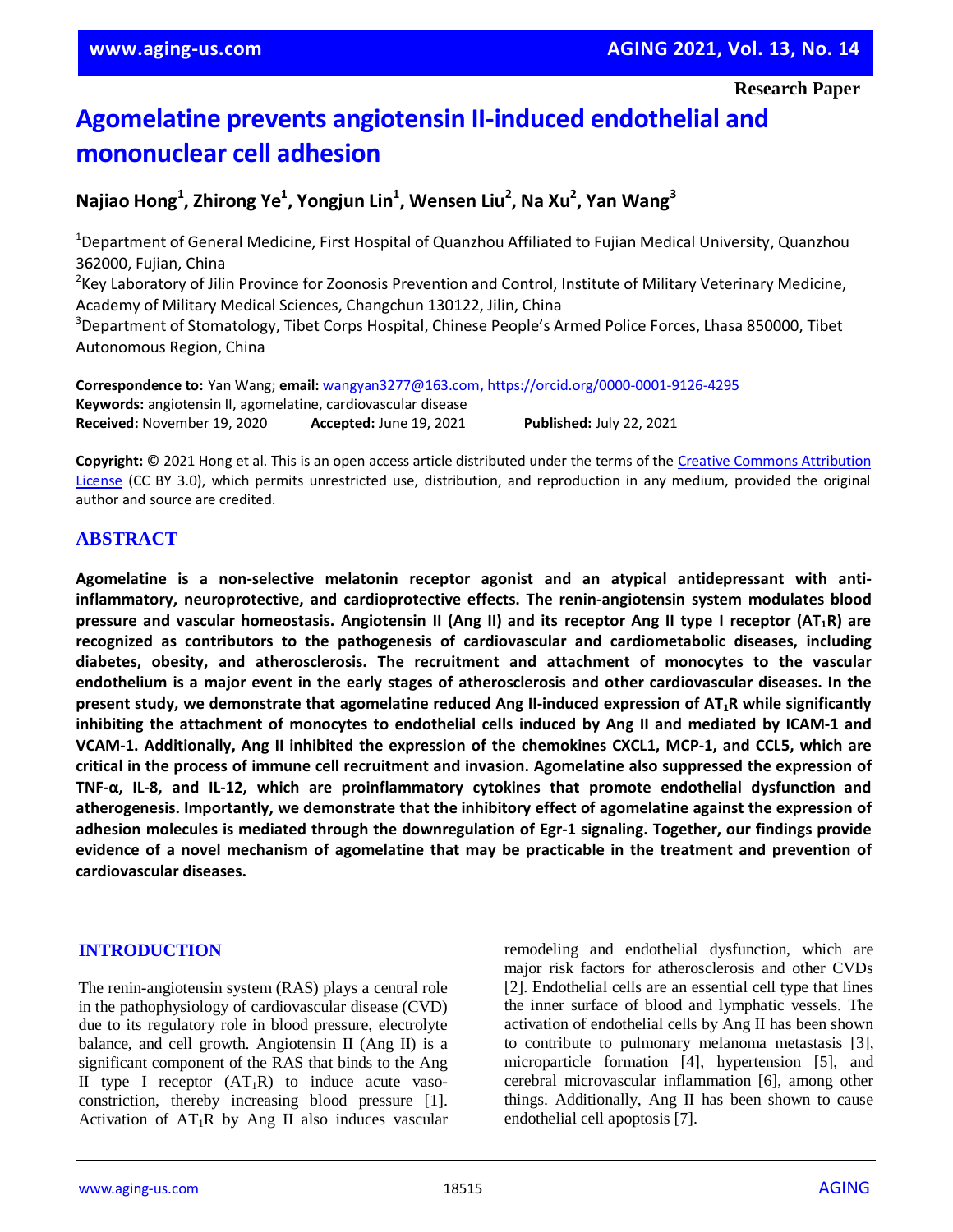Ang II-induced endothelial dysfunction triggers the expression of vascular adhesion molecules, such as intracellular adhesion molecule-1 (ICAM-1) and vascular cellular adhesion molecule-1 (VCAM-1), and chemokines such as monocyte chemoattractant protein-1 (MCP-1) (also known as chemokine (C-C motif) ligand 2 (CCL2)), chemokine (C-X-C motif) ligand 1 (CXCL1), and C-C motif chemokine ligand 5 (CCL5) [8, 9]. In atherosclerosis, dysfunctional endothelial cells release MCP-1 to recruit immune cells to adhere to and invade the arterial wall, where they accumulate along with lipids and lipoproteins, thereby forming atherosclerotic lesions [10]. CXCL1 and CCL5 promote monocyte and leukocyte accumulation in atherosclerotic lesions as well as monocyte arrest on the endothelium [11, 12]. Inhibiting the recruitment and adhesion of immune cells is a widely explored treatment approach for atherosclerosis and other cardiometabolic diseases.

Endothelial inflammation and hypertension induced by Ang II are implicated in the pathogenesis of CVDs, especially atherosclerosis. Inhibiting the activity of the RAS and Ang II is regarded as a valuable therapeutic option to halt the progression of atherosclerosis as it can reduce inflammation, oxidative stress, plaque burden, and improve arterial wall thickness [13]. Ang II-induced inflammation has also been shown to contribute to cardiac remodeling and fibrosis [14]. Tumor necrosis factor- $\alpha$  (TNF- $\alpha$ ) is well recognized as a central mediator of inflammation in numerous diseases. Ang IIinduced expression of TNF-α causes endothelial cells to take on a pathological phenotype and leads to the production of matrix metalloproteinase-2 (MMP-2), which is associated with increased plaque vulnerability [15]. Interleukin (IL)-8 and IL-12 expression is also induced by Ang II. IL-8 mediates the expression of adhesion molecules, including ICAM-1, thereby modulating monocyte adhesiveness [16, 17]. Meanwhile, increased expression of IL-12 is associated with atherosclerosis, coronary artery disease, atrial fibrillation, aortic dissection, cardiomyopathy, and viral myocarditis [18, 19]. Early growth response-1 (Egr-1) is a zinc finger transcription factor and an immediate early gene recognized as a master regulator of inflammation in CVD. Egr-1 is abundantly expressed in atherosclerotic lesions and promotes the expression of inflammatory cytokines and cellular adhesion molecules by macrophages [20]. Previous research has shown that Ang II can induce Egr-1 expression through the AT1R/c-Jun N terminal kinase (JNK)/extracellular signal-regulated kinase (ERK) signaling pathway [21]. Inhibiting the expression of Egr-1 is viewed as a potential treatment strategy for atherosclerosis.

Agomelatine is an atypical antidepressant and a nonselective  $MT_1/MT_2$  melatonin receptor agonist that has been shown to exert chronotropic [22], neuroprotective [23], and anti-neuropathic pain effects [24]. Pharmacodynamics studies indicate that Agomelatine could be effective in treating major depressive disorder (MDD) and other non-typical depression syndromes such as bipolar depression, anxiety disorders, alcohol dependence, migraines, mood, and anxiety disorders [25–27]. 80% Agomelatine could be absorbed after oral administration. However, its bioavailability is lower than 5%. 90% agomelatine is reported to be metabolized by cytochrome P450 (CYP) 1A2 and the left 10% is metabolized by CYP 450 2C9 isoforms.

Additionally, agomelatine has demonstrated cardioprotective effects by inhibiting the activation of inflammatory nuclear factor-κB (NF-κB) signaling [28], stimulating melatonin receptors [29], and preventing doxorubicin-induced cardiotoxicity and ECG abnormalities [30]. Interestingly, recent research has demonstrated a hypotensive effect of agomelatine in rat models of intraocular hypertension and glaucoma patients [31, 32]. However, it is unclear whether agomelatine interacts with the RAS to alleviate CVD. Agomelatine has also demonstrated anti-inflammatory effects. For example, agomelatine reduced the inflammatory response induced by lipopolysaccharide in rats via suppression of IL-1β and IL-6 [33, 34]. In the present study, we assessed the potential of agomelatine to protect against Ang II-induced endothelial dysfunction by measuring its effect on Egr-1-mediated monocyte adhesion to endothelial cells and the expression of inflammatory cytokines and chemokines.

# **MATERIALS AND METHODS**

### **Cell culture and treatment**

Human umbilical vascular endothelial cells (HUVECs) (Lonza, Basel, Switzerland) and human monocytic leukemia cell line THP-1 cells (ATCC, Manassas, USA) were cultured in EBM-2 medium with 10% heatinactivated FBS, L-glutamine, and antibiotics (penicillin/streptomycin) (Life Technologies, USA) as previously described [32, 33]. The cells were incubated overnight in a 5%  $CO<sub>2</sub>$  incubator at a temperature of  $37^{\circ}$  C. HUVECs were exposed to Ang II (1  $\mu$ M) with or without agomelatine (10, 20  $\mu$ M) for 24 h.

### **Real-time PCR**

Qiazol reagent (Qiagen, USA) was used following the manufacturer's instructions to extract the total RNA from HUVECs. The isolated RNA was treated with DNase I for 2 h at 37° C. Then, cDNA was synthesized using a high-capacity cDNA synthesis kit (Applied Biosystems, USA) and a reverse transcriptional PCR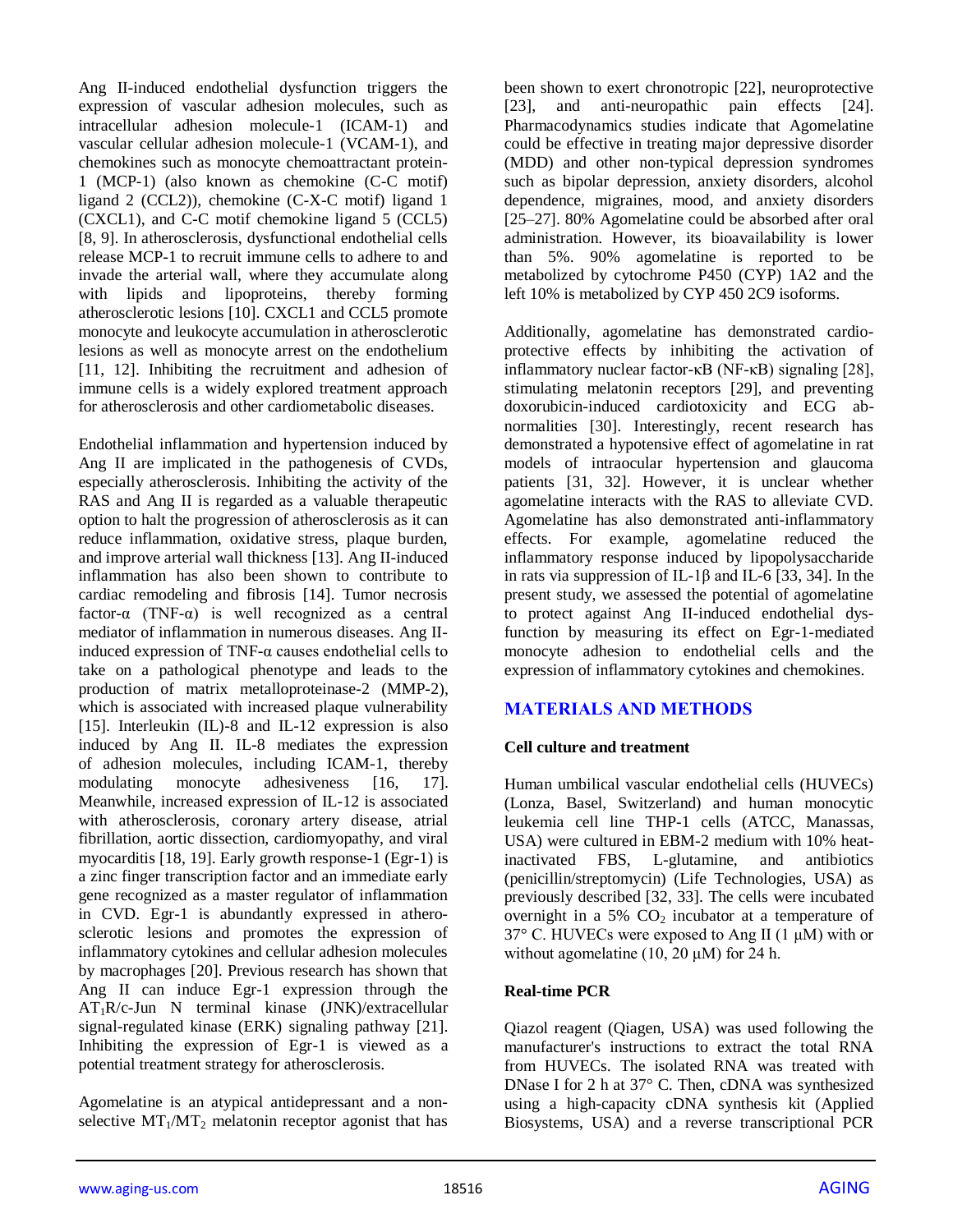(RT-PCR) kit in accordance with the manufacturers' instructions. For real-time polymerase chain reaction (PCR) analysis, 2 µl cDNA was analyzed on an Applied Biosystems 7500 Real-Time PCR System using the SYBR Green PCR Master Mix method to determine the expression levels of the target genes. The results were analyzed using the  $2<sup>-A</sup>\Delta Ct$  method and were presented as normalized to the expression level of the housekeeping gene GAPDH. The following primers were used: VCAM-1: 5'-CTTAAAATGCCTGGGAAGATGGT-3' (forward); 5'-GTCAATGAGACGGAGTCACCAAT-3' (reverse); ICAM-1: 5'-CGATGACCATCTACAGCTT TCCGG-3' (forward); 5'-GCTGCTACCACAGTGATG ATGACAA-3 (reverse); TNF-α: 5'-GTCACTCATTGC TGAGCCTCT-3' (forward); 5'-AGCTTCTTCCCACC CACAAG-3' (reverse); IL-8: 5'-TTTCTGTTAAATCT GGCAACCCTAGT-3' (forward); 5'-ATAAAGGAGA AACCAAGGCACAGT-3' (reverse); GAPDH (internal control), 5'-GGAGAAGGCTGGGGCT CAT-3' (forward) and 5'-TGATGGCATGGACTGTG GTC-3' (reverse).

### **Western blot analysis**

Total intracellular protein was isolated using cell lysis buffer supplemented with protease and phosphatase inhibitor cocktail (Sigma-Aldrich, USA). Then, 10% sodium dodecyl sulfate-polyacrylamide gel electrophoresis (SDS-PAGE) was used to separate the isolated proteins, which were then transferred onto polyvinylidene fluoride (PVDF) membranes. The membranes were blocked with 5% non-fat milk in TBST to block the non-specific sites. The membranes were then incubated with primary antibodies overnight at 4° C, washed 3 times in PBS buffer, and incubated with horseradish peroxidase (HRP)-conjugated secondary antibody at RT for 2 h. The bands on the blots were visualized using Pierce ECL western blotting substrate [35]. The following antibodies were used in this study: β-actin (#4970, Cell Signaling Technology, USA), Egr-1 (#ab194357, Abcam, USA), AT1R (#ab124734, Abcam, USA), and anti-rabbit IgG, HRPlinked secondary antibody (#7074, Cell Signaling Technology, USA).

# **ELISA**

The concentrations of proteins secreted into the supernatant were assessed using commercial ELISA kits from R&D Systems. The following ELISA kits were used: CXCL1 (#DGR00), MCP-1 (#DCP00), CCL-5 (#DRN00B), VCAM-1 (DVC00), ICAM-1 (DCD540), TNF-α (DTA00D), IL-12(D1200), and IL-8(D8000C). The assay process was performed following the manufacturer's instructions. Data collection was performed using a 96-well plate reader spectrometry. A standardized 4-PL curve was used to obtain absolute values, and the relative levels of the target proteins are presented as normalized to the total protein amounts.

## **Calcein-AM**

For the cellular adhesion experiment,  $5 \times 10^5$  THP-1 monocytes stained with the cell-permanent dye calcein-AM with green fluorescence were co-cultured with  $1 \times$ 10<sup>5</sup> confluent HUVECs for 2 h. After that, unbounded THP-1 cells were washed away by using PBS. Fluorescent signals were visualized using a fluorescent microscope. The number of attached monocytes was quantified using Image J software.

# **Egr-1 overexpression**

The construct of Egr-1 expression (pCDNA3.1-Egr-1) was obtained from a commercial source (Addgene, USA). To overexpress Egr-1 gene in HUVECs, 2 µg of purified plasmid was transfected into HUVECs growing on 60-mm culture dishes by Lipofectamine LTX Reagent (Thermo Fisher Scientific Inc, USA). The expression level of Egr-1 was verified by RT-PCR and Western blot experiments.

# **Statistics**

The experimental results are expressed as means  $\pm$ standard error of the mean (S.E.M.). One-way analysis of variance (ANOVA) followed by Bonferroni's posthoc test was used to obtain statistical values for multigroup comparisons. A P-value of  $< 0.05$  was considered statistically significant [36].

# **RESULTS**

### **The expression of the Ang II receptor AT1R**

To investigate the effect of Agomelatine in vascular cells, we added Agomelatine in Ang II stimulated endothelial cells. Ang II activates endothelial cells by binding to its type I receptor  $AT_1R$  on the endothelial surface to induce oxidative stress, endothelial dysfunction, and apoptosis [37, 38]. We hypothesized that the presence of Agomelatine could affect the cellular stress by Ang II. Here, we found that the introduction of 10 and 20 µM agomelatine prevented the increase in  $AT_1R$  expression induced by exposure to Ang II, with the higher dose having a more robust inhibitory effect (Figure 1).

### **Adhesion of monocytes to endothelial cells**

Next, we investigated the effect of agomelatine on Ang II-induced secretion of adhesion molecules and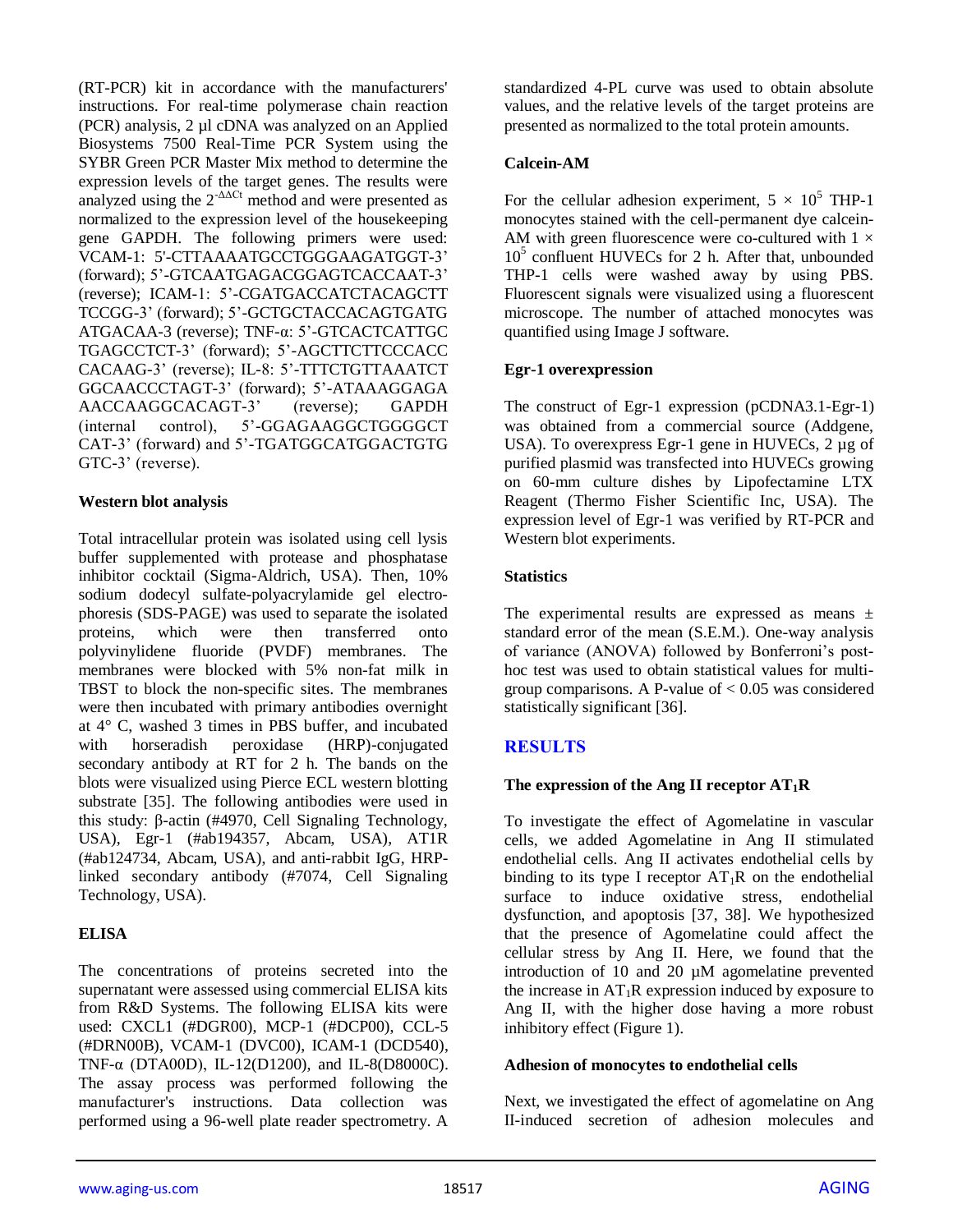subsequent adhesion of THP-1 monocytes to HUVECs. Real-time PCR and ELISA were used to determine the mRNA and protein levels of VCAM-1 and ICAM-1, two key adhesion molecules. As shown in Figure 2A, 2B, 10 and 20 µM agomelatine dose-responsively inhibited the increase in the mRNA and protein expression of VCAM-1 and ICAM-1 induced by Ang II, respectively. We then performed an adhesion assay experiment to test whether the inhibition of these adhesion molecules by agomelatine results in reduced monocyte adhesion to endothelial cells. Indeed, the results of calcein-AM staining in Figure 3 indicate that agomelatine reduced the number of adhered monocytes in a dose-responsive manner.

#### **The expression of proinflammatory chemokines**

Ang II induces the expression of proinflammatory cytokines and chemokines in endothelial cells. We investigated the effect of agomelatine on the expression of proinflammatory chemokines, including CXCL1, MCP-1, and CCL5. These three chemokines play a major role in the pathogenesis of CVDs by recruiting immune cells to invade the endothelium. The results of real-time PCR and ELISA show that while Ang II significantly increased the mRNA (Figure 4A) and protein (Figure 4B) expression of these chemokines, the two doses of agomelatine ameliorated this effect by roughly half.

### **The expression of proinflammatory cytokines**

The activated endothelial cells produce high levels of proinflammatory cytokines, which play a critical role in the pathogenesis of CVDs. Therefore, we measured the



**Figure 1. Agomelatine reduced Ang II-induced the expression of Ang II type 1 receptor (AT<sup>1</sup> receptor) in HUVECs.** HUVECs were treated with Ang II (1 μM) with or without agomelatine (10, 20  $\mu$ M) for 24 h. mRNA of AT<sub>1</sub> receptor (##, \*\*, &&, P<0.01 vs. vehicle control, Ang II, Ang II+ 10 μM agomelatine group).

expression levels of TNF- $\alpha$ , IL-8, and IL-12 in Ang IIchallenged HUVECs. As shown in Figure 5A, 5B, Ang II significantly increased the expression of these three cytokines at both the mRNA and protein levels. At the same time, 10 and 20 µM agomelatine doseresponsively suppressed this increase in cytokine expression.

### **Involvement of Egr-1 signaling**

Finally, we set out to determine whether Egr-1 signaling was involved in mediating the inhibitory effects of agomelatine against monocyte-endothelial cell adhesion described above. The results in Figure 6 reveal that while Ang II induced a significant increase in Egr-1, agomelatine dose-responsively ameliorated this effect. To confirm whether this reduction in Egr-1 signaling is involved in the mechanism of agomelatine, we performed an Egr-1 overexpression experiment. The results in Figure 7A–7C demonstrate that overexpression of Egr-1 abolished the activity of agomelatine on the expression of VCAM-1 and ICAM-1 as well as the attachment of monocytes to endothelial cells. Thus, agomelatine inhibits the attachment of monocytes to endothelial cells by reducing adhesion molecule expression through the inhibition of Egr-1.

# **DISCUSSION**

Agomelatine is an atypical antidepressant that displays dual action by acting as an agonist of the  $MT_1$  and  $MT_2$ melatonergic receptors and an antagonist of 5 hydroxytryptamine receptor 2C (5-HTR2C). Agomelatine is used for the treatment of depressive disorders including bipolar depression [39], anxiety [40], and seasonal affective disorder [41]. As a new medication, only a few studies investigated the effects of agomelatine in various pathological conditions, such as CVD and atherosclerosis. Recent study reports that agomelatine possesses certain cardioprotective benefits, and it has a protective role against ischemia-reperfusion injury and myocardial infarction [42]. Clinical study suggests that agomelatine is safe in patients with CVD [43]. As a melatonin receptor agonist, agomelatine and melatonin share some common mechanisms. For example, melatonin has been shown to confer similar cardioprotective effects against ischemia-reperfusion injury and myocardial infarction [44, 45].

Interestingly, both melatonin and agomelatine can modulate impaired circadian rhythm through their chronotropic effects [22, 46], which has been linked with aggravated atherogenesis [47]. Melatonin has also been shown to hinder the progression of atherosclerosis by mediating NLRP3 inflammasome activation and SIRT3 activity [46]. Therefore, the investigation of the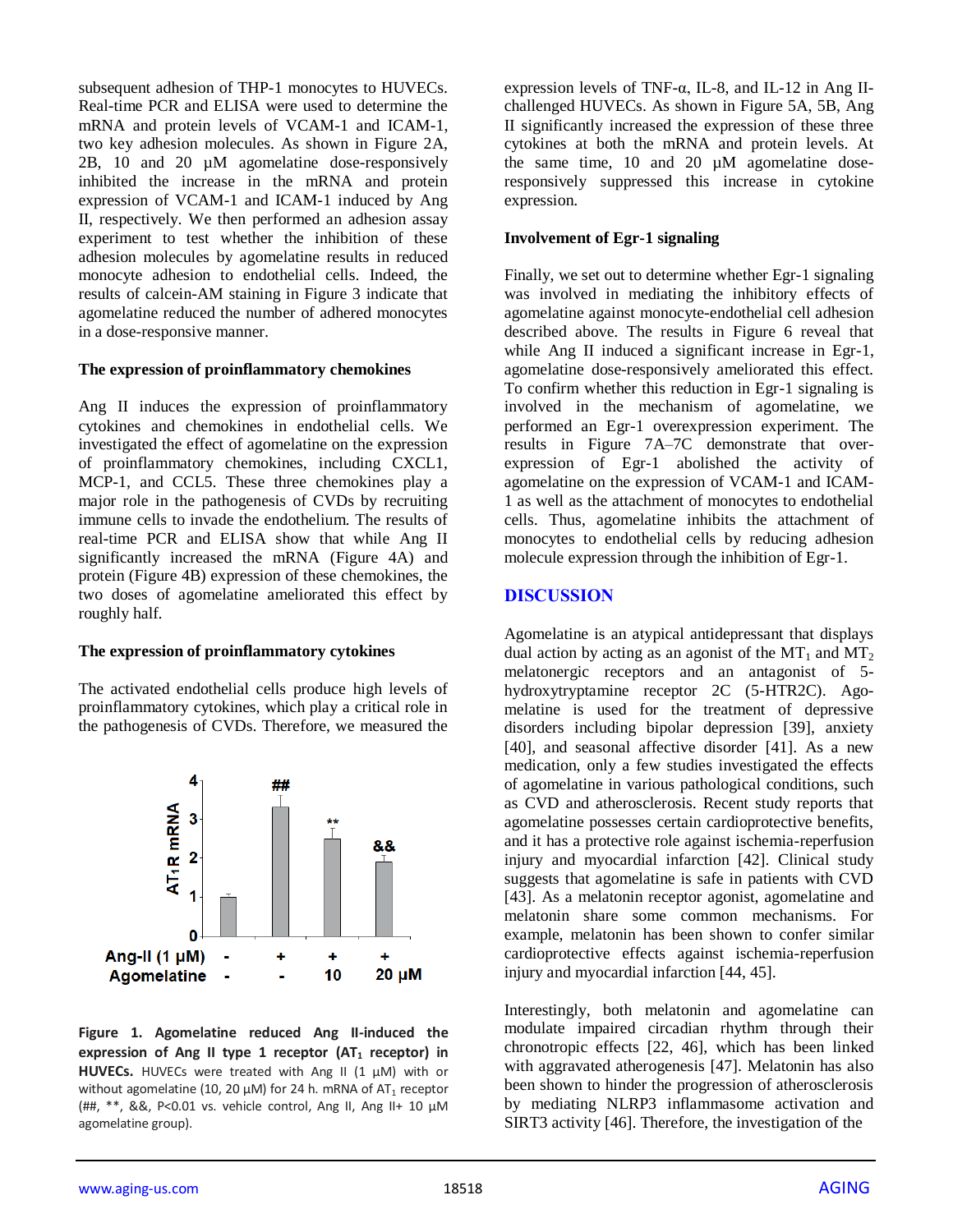underlying mechanism that agomelatine is involved could have potential implications in CVD diseases. In the present study, we provide evidence that agomelatine has an anti-atherogenic effect by ameliorating vascular inflammation and monocyte adhesion via inhibiting the Egr-1 signaling.

Activation of  $AT_1R$  by Ang II has been linked with numerous pathologies. In cardiometabolic diseases, including diabetes, obesity, and hypertension, agonism of  $AT_1R$  induces an inflammatory cascade, oxidative stress, and increased expression of cellular adhesion molecules by endothelial cells. This process plays a key role in endothelial dysfunction in the early stages of atherosclerosis [46]. Here, we found that agomelatine inhibited  $AT_1R$  activation by Ang II, which was accompanied by reduced expression of adhesion molecules, cytokines, and chemokines. It has been



**Figure 2. The effects of agomelatine in Ang II-induced expression of VCAM-1 and ICAM-1 in HUVECs.** HUVECs were treated with Ang II (1 μM) with or without agomelatine (10, 20 μM) for 24 h. (**A**) mRNA levels of VCAM-1 and ICAM-1; (**B**) Protein of VCAM-1 and ICAM-1 (##, \*\*, &&, P<0.01 vs. vehicle control, Ang II, Ang II+ 10 μM agomelatine group).



**Figure 3. The effects of agomelatine in Ang II-induced attachment of THP-1 monocytes to HUVECs. HUVECs were treated with** Ang II (1 μM) with or without agomelatine (10, 20 μM) for 24 h. Calcein-AM staining method was used to measure attachment of THP-1 cells to HUVECs (##, \*\*, &&, P<0.01 vs. vehicle control, Ang II, Ang II+ 10 μM agomelatine group).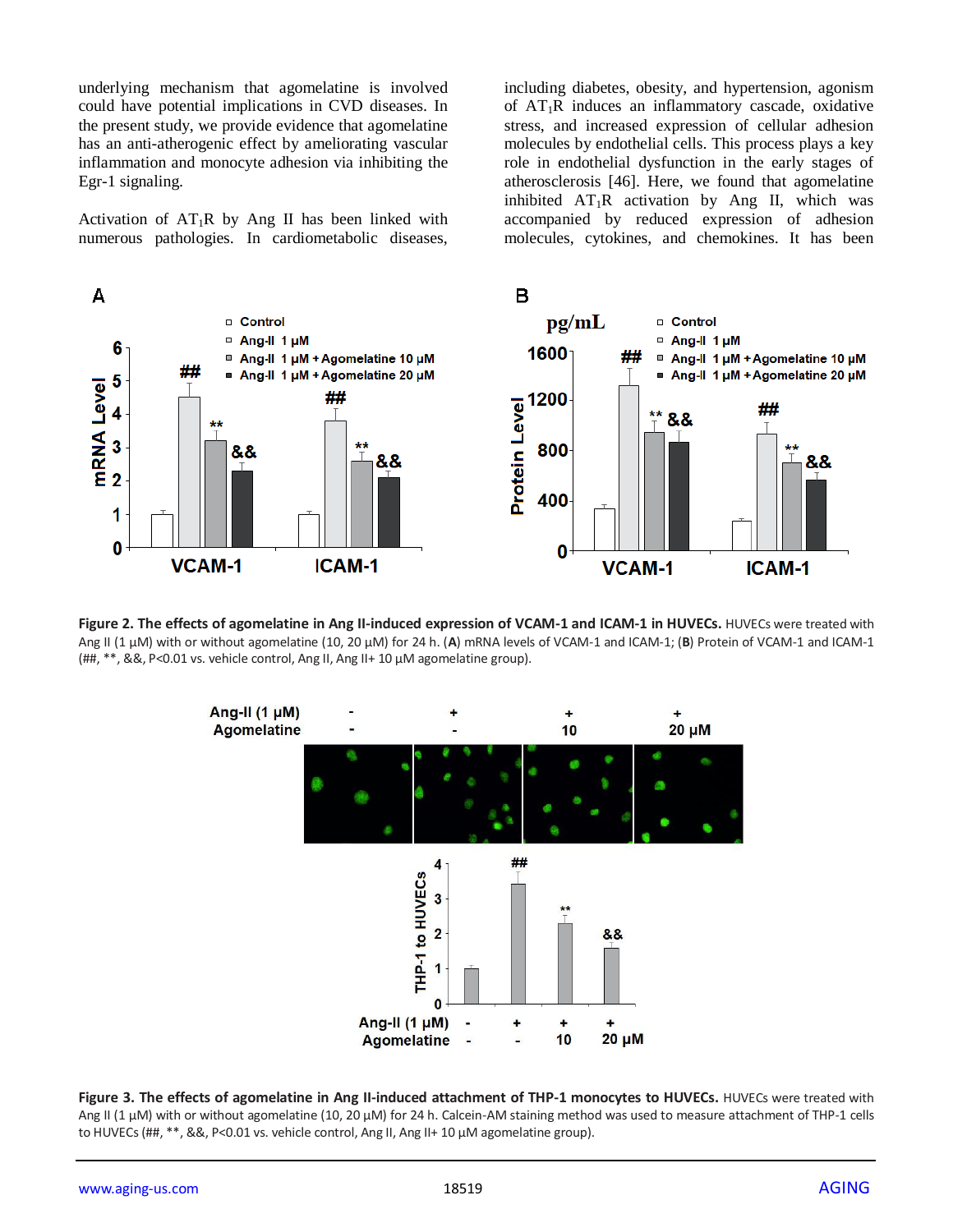consistently shown that Ang II stimulation increased its receptor AT1R in neuronal cells via NF-κB and other regulators [47, 48]. Since hyperactivation of AT1R is detrimental to vascular function [2], the alleviation of Agomelatine on AT1R indicates it has potential protection on vascular endothelial cells. Next, we assessed the action of agomelatine on vascular adhesion molecules. Agomelatine significantly reduced the expression of VCAM-1 and ICAM-1, which has not been reported before. Consistently, both melatonin and inhibition of  $AT_1R$  have been shown to inhibit increased expression of ICAM-1 and VCAM-1 [49–51]. We further demonstrated that agomelatine significantly reduced the adhesion of monocytes to endothelial cells, which is likely mediated via reduced expression of

adhesion molecules and chemokines. Here, we found that agomelatine treatment could reduce the expression of the chemokines CXCL1, MCP-1, and CCL5. CXCL1 and its receptor CXCR2 have been shown to mediate Ang II-induced cardiac remodeling by recruiting monocytes to infiltrate the heart [52].

Meanwhile, a recent study showing that melatonin could reduce MCP-1 expression suggested that agomelatine may share this effect, which the present study has determine to be correct [53]. CCL5 may act as a regulatory factor against Ang II-induced hypertension [54], but has also been recognized as an indicator of short-term mortality in patients with CVD [55]. The inhibitory role of agomelatine on these chemokines



**Figure 4. The effects of agomelatine in Ang II-induced chemokine production in HUVECs.** HUVECs were treated with Ang II (1 μM) with or without agomelatine (10, 20 μM) for 24 h. (A) mRNA of CXCL1, MCP-1, and CCL5; (B) Protein of CXCL1, MCP-1, and CCL5 (##, \*\*, &&, P<0.01 vs. vehicle control, Ang II, Ang II+ 10 μM agomelatine group).



**Figure 5. The effects of agomelatine in Ang II-induced proinflammatory cytokine production in HUVECs.** HUVECs were treated with Ang II (1 μM) with or without agomelatine (10, 20 μM) for 24 h. (**A**) mRNA of TNF-α, IL-12, and IL-8; (**B**) Protein of TNF-α, IL-12, and IL-8 (##, \*\*, &&, P<0.01 vs. vehicle control, Ang II, Ang II+ 10 μM agomelatine group).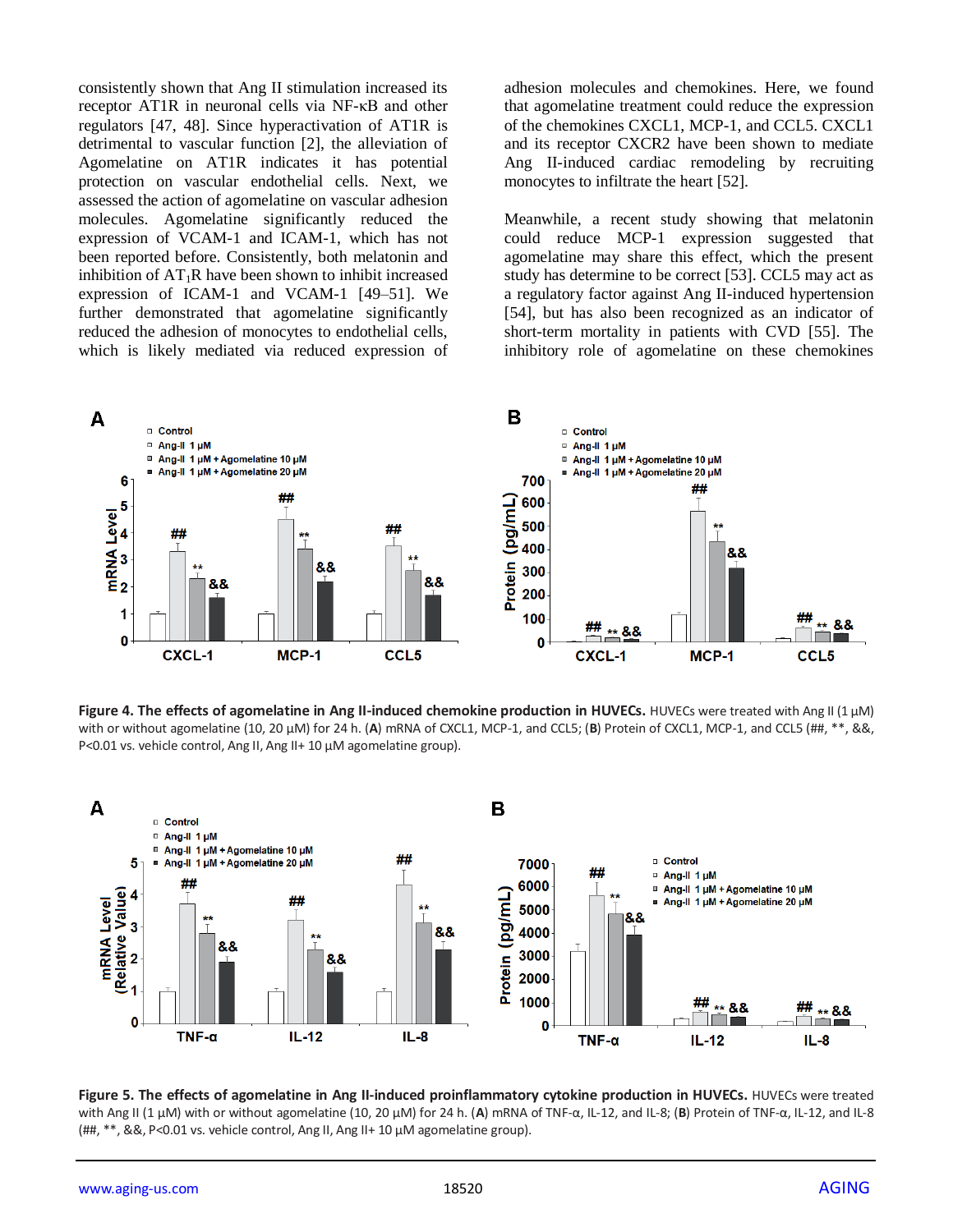indicates that it could alleviate the recruitment of immune cells to the surface of endothelial cells. Indeed, our adhesion experiment showed that agomelatine suppressed the amounts of THP-1 cells adhesion to HUVECs. We have to address the limitation of using THP-1 cells in this experiment. Although THP-1 cells have been widely used as a cell line for the physiological mechanism of monocytes and macrophages in the cardiovascular system [56]. However, due to its derivation of acute monocytic leukemia, the definitive conclusion of using THP-1 cells to mimic monocytes and macrophages in the vasculature requires further investigation by using primary cells or *in vivo* models.

Furthermore, we demonstrated an anti-inflammatory effect of agomelatine mediated by reduced expression of TNF-α, IL-8, and IL-12. The role of these proinflammatory cytokines in CVDs has been wellstudied. The expression of these cytokines has been recognized as a common pathological mechanism between depression and CVD [57]. Concordant with our findings, previous research has reported a robust antiinflammatory effect of Agomelatine [30]. Another study suggests that the effectiveness and severity of Agomelatine in the treatment of depression are associated with circulating CRP levels in depression patients. Moreover, a higher CRP level is associated with more depressive symptoms at baseline [58]. Additionally, agomelatine may increase serum neurotrophin levels such as BNDF [59]. These facts suggest that Agomelatine could possess a wide range of modulation on cardiovascular cells and neuronal cells.

Egr-1 is recognized as a key mediator of Ang II-induced intimal hyperplasia, monocyte adhesion, and athero-



**Figure 6. Agomelatine reduced Ang II-induced expression of Egr-1 in HUVECs.** HUVECs were treated with Ang II (1 μM) with or without agomelatine (10, 20 μM) for 24 h. mRNA of Egr-1 (##, \*\*, &&, P<0.01 vs. vehicle control, Ang II, Ang II+ 10 μM agomelatine group).

sclerosis [60]. Increased expression of Egr-1 is also associated with endothelial inflammation, exacerbated oxygen-glucose deprivation/reperfusion-induced injury, and impaired diabetic wound healing capacity [61–63]. Ang II induces the expression of Egr-1 through  $AT_1R/JNK$  and ERK signaling [64]. The interaction



**Figure 7. Overexpression of Egr-1 abolished the protective effect of agomelatine against Ang II in HUVECs.**  HUVECs were transfected with Egr-1 plasmid, followed by stimulation with Ang II (1  $\mu$ M) with or without agomelatine (20 μM) for 24 h. (**A**) Successful overexpression of Egr-1; (**B**) Protein of VCAM-1 and ICAM-1; (**C**) Calcein-AM staining method was used to measure attachment of THP-1 cells to HUVECs (##, \*\*, &&, P<0.01 vs. vehicle control, Ang II, Ang II+ 20 μM agomelatine group).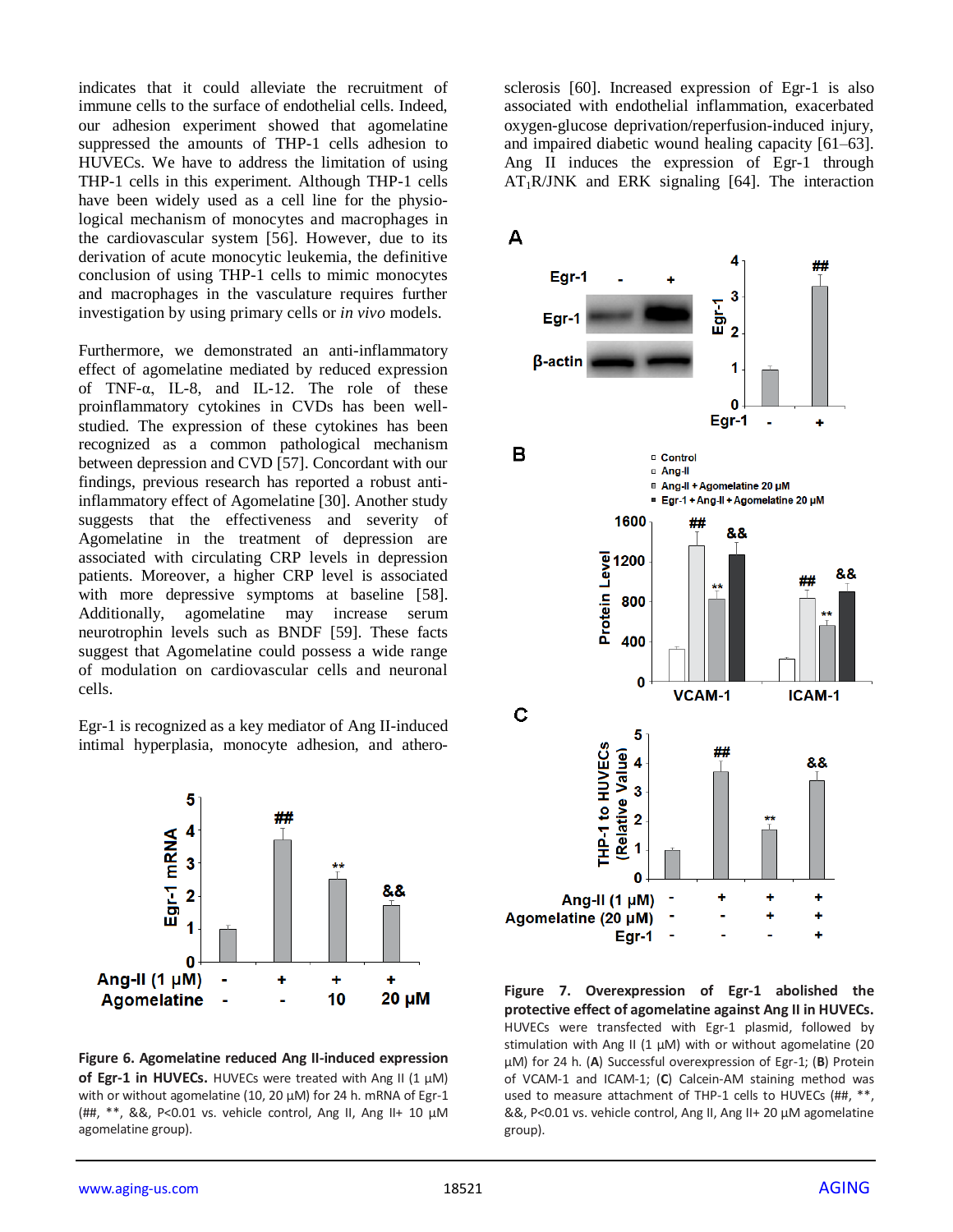between Egr-1 and agomelatine has not yet been clarified. Melatonin has been shown to downregulate Egr-1 in the pars tuberalis in sheep, thereby influencing circadian gene expression [65]. Here, we demonstrate that agomelatine treatment inhibits Ang II-induced Egr-1 expression. Our findings further demonstrate that the effects of agomelatine against monocyte adhesion to endothelial cells were mediated through Egr-1, as overexpression of Egr-1 abolished the inhibitory effect of agomelatine on adhesion molecules, which was confirmed through a cellular adhesion assay.

Taken together, our findings demonstrate the potential of agomelatine, a unique melatonin analog, to hinder the development of atherosclerosis and other CVDs or cardiometabolic disorders. Agomelatine significantly inhibited the expression of  $AT_1R$  induced by Ang II, as well as the expression of several critical proinflammatory cytokines including TNF-α, IL-8, and IL-12. Additionally, agomelatine exerted a robust inhibitory effect against Egr-1-mediated attachment of monocytes to endothelial cells via downregulation of ICAM-1 and VCAM-1. As this study has certain limitations, such as the use of an *in vitro* model and further research using ideal animal models and exploring the mechanism of agomelatine in greater depth is warranted.

### **AUTHOR CONTRIBUTIONS**

Najiao Hong and Yan Wang: Concept and design; Najiao Hong, Zhirong Ye, Yongjun Lin, Wensen Liu, and Na Xu: Development of methodology, investigation, and Acquisition of data; Najiao Hong: Analysis and interpretation of data; Yan Wang: Writing of the manuscript; All authors: Review or revision of the manuscript.

# **CONFLICTS OF INTEREST**

The authors declare that they have no conflicts of interest.

# **FUNDING**

This study was funded by "Quanzhou Municipal Innovation Project (No. QZMI-00320913)".

# **REFERENCES**

1. Unger T. The role of the renin-angiotensin system in the development of cardiovascular disease. Am J Cardiol. 2002; 89:3A–9A. [https://doi.org/10.1016/s0002-9149\(01\)02321-9](https://doi.org/10.1016/s0002-9149(01)02321-9) PMID[:11835903](https://pubmed.ncbi.nlm.nih.gov/11835903)

- 2. Zhang LN, Velichko S, Vincelette J, Fitch RM, Vergona R, Sullivan ME, Croze E, Wang YX. Interferon-beta attenuates angiotensin II-accelerated atherosclerosis and vascular remodeling in apolipoprotein E deficient mice. Atherosclerosis. 2008; 197:204–11. <https://doi.org/10.1016/j.atherosclerosis.2007.03.019> PMI[D:17466308](https://pubmed.ncbi.nlm.nih.gov/17466308)
- 3. Ishikane S, Hosoda H, Nojiri T, Tokudome T, Mizutani T, Miura K, Akitake Y, Kimura T, Imamichi Y, Kawabe S, Toyohira Y, Yanagihara N, Takahashi-Yanaga F, et al. Angiotensin II promotes pulmonary metastasis of melanoma through the activation of adhesion molecules in vascular endothelial cells. Biochem Pharmacol. 2018; 154:136–47. <https://doi.org/10.1016/j.bcp.2018.04.012> PMI[D:29674000](https://pubmed.ncbi.nlm.nih.gov/29674000)
- 4. Burger D, Montezano AC, Nishigaki N, He Y, Carter A, Touyz RM. Endothelial microparticle formation by angiotensin II is mediated via Ang II receptor type I/NADPH oxidase/ Rho kinase pathways targeted to lipid rafts. Arterioscler Thromb Vasc Biol. 2011; 31:1898–907.

<https://doi.org/10.1161/ATVBAHA.110.222703> PMI[D:21597004](https://pubmed.ncbi.nlm.nih.gov/21597004)

5. Murdoch CE, Alom-Ruiz SP, Wang M, Zhang M, Walker S, Yu B, Brewer A, Shah AM. Role of endothelial Nox2 NADPH oxidase in angiotensin II-induced hypertension and vasomotor dysfunction. Basic Res Cardiol. 2011; 106:527–38.

<https://doi.org/10.1007/s00395-011-0179-7> PMI[D:21528437](https://pubmed.ncbi.nlm.nih.gov/21528437)

6. Zhang M, Mao Y, Ramirez SH, Tuma RF, Chabrashvili T. Angiotensin II induced cerebral microvascular inflammation and increased blood-brain barrier permeability via oxidative stress. Neuroscience. 2010; 171:852–58. <https://doi.org/10.1016/j.neuroscience.2010.09.029>

PMI[D:20870012](https://pubmed.ncbi.nlm.nih.gov/20870012)

- 7. Liu T, Shen D, Xing S, Chen J, Yu Z, Wang J, Wu B, Chi H, Zhao H, Liang Z, Chen C. Attenuation of exogenous angiotensin II stress-induced damage and apoptosis in human vascular endothelial cells via microRNA-155 expression. Int J Mol Med. 2013; 31:188–96. <https://doi.org/10.3892/ijmm.2012.1182> PMI[D:23174997](https://pubmed.ncbi.nlm.nih.gov/23174997)
- 8. Zhang F, Ren J, Chan K, Chen H. Angiotensin-(1-7) regulates Angiotensin II-induced VCAM-1 expression on vascular endothelial cells. Biochem Biophys Res Commun. 2013; 430:642–46. <https://doi.org/10.1016/j.bbrc.2012.11.098> PMI[D:23219836](https://pubmed.ncbi.nlm.nih.gov/23219836)
- 9. Liang B, Wang X, Zhang N, Yang H, Bai R, Liu M, Bian Y, Xiao C, Yang Z. Angiotensin-(1-7) Attenuates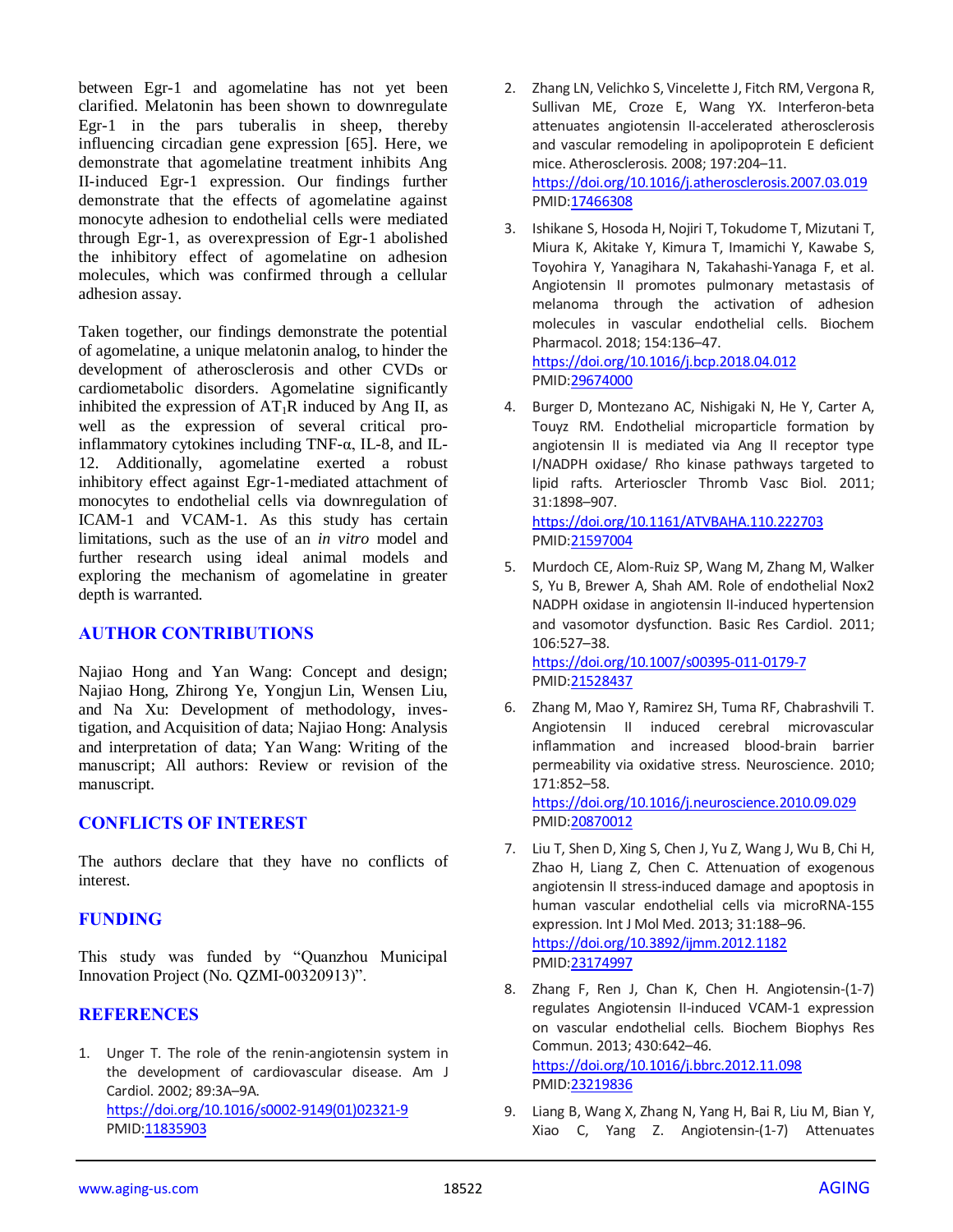Angiotensin II-Induced ICAM-1, VCAM-1, and MCP-1 Expression via the MAS Receptor Through Suppression of P38 and NF-κB Pathways in HUVECs. Cell Physiol Biochem. 2015; 35:2472–82. <https://doi.org/10.1159/000374047> PMI[D:25967876](https://pubmed.ncbi.nlm.nih.gov/25967876)

- 10. Lin J, Kakkar V, Lu X. Impact of MCP-1 in atherosclerosis. Curr Pharm Des. 2014; 20:4580–88. [https://doi.org/10.2174/138161282066614052211580](https://doi.org/10.2174/1381612820666140522115801) [1](https://doi.org/10.2174/1381612820666140522115801) PMID[:24862889](https://pubmed.ncbi.nlm.nih.gov/24862889)
- 11. Zhou Z, Subramanian P, Sevilmis G, Globke B, Soehnlein O, Karshovska E, Megens R, Heyll K, Chun J, Saulnier-Blache JS, Reinholz M, van Zandvoort M, Weber C, Schober A. Lipoprotein-derived lysophosphatidic acid promotes atherosclerosis by releasing CXCL1 from the endothelium. Cell Metab. 2011; 13:592–600. <https://doi.org/10.1016/j.cmet.2011.02.016>
	- PMID[:21531341](https://pubmed.ncbi.nlm.nih.gov/21531341)
- 12. Hartmann P, Schober A, Weber C. Chemokines and microRNAs in atherosclerosis. Cell Mol Life Sci. 2015; 72:3253–66. <https://doi.org/10.1007/s00018-015-1925-z> PMID[:26001902](https://pubmed.ncbi.nlm.nih.gov/26001902)
- 13. Husain K, Hernandez W, Ansari RA, Ferder L. Inflammation, oxidative stress and renin angiotensin system in atherosclerosis. World J Biol Chem. 2015; 6:209–17. <https://doi.org/10.4331/wjbc.v6.i3.209> PMID[:26322175](https://pubmed.ncbi.nlm.nih.gov/26322175)
- 14. Jia L, Li Y, Xiao C, Du J. Angiotensin II induces inflammation leading to cardiac remodeling. Front Biosci (Landmark Ed). 2012; 17:221–31. <https://doi.org/10.2741/3923> PMID[:22201740](https://pubmed.ncbi.nlm.nih.gov/22201740)
- 15. Arenas IA, Xu Y, Lopez-Jaramillo P, Davidge ST. Angiotensin II-induced MMP-2 release from endothelial cells is mediated by TNF-alpha. Am J Physiol Cell Physiol. 2004; 286:C779–84. <https://doi.org/10.1152/ajpcell.00398.2003> PMID[:14644777](https://pubmed.ncbi.nlm.nih.gov/14644777)
- 16. Lv G, Zhu H, Li C, Wang J, Zhao D, Li S, Ma L, Sun G, Li F, Zhao Y, Gao Y. Inhibition of IL-8-mediated endothelial adhesion, VSMCs proliferation and migration by siRNA-TMEM98 suggests TMEM98's emerging role in atherosclerosis. Oncotarget. 2017; 8:88043–58. <https://doi.org/10.18632/oncotarget.21408> PMID[:29152140](https://pubmed.ncbi.nlm.nih.gov/29152140)
- 17. Deng B, Fang F, Yang T, Yu Z, Zhang B, Xie X. Ghrelin inhibits AngII -induced expression of TNF-α, IL-8, MCP-1 in human umbilical vein endothelial cells. Int J Clin Exp Med. 2015; 8:579–88. PMID[:25785032](https://pubmed.ncbi.nlm.nih.gov/25785032)
- 18. Cheng ZJ, Vapaatalo H, Mervaala E. Angiotensin II and vascular inflammation. Med Sci Monit. 2005; 11:RA194–205. PMID: 15917731
- 19. Ye J, Wang Y, Wang Z, Liu L, Yang Z, Wang M, Xu Y, Ye D, Zhang J, Zhou Q, Lin Y, Ji Q, Wan J. The Expression of IL-12 Family Members in Patients with Hypertension and Its Association with the Occurrence of Carotid Atherosclerosis. Mediators Inflamm. 2020; 2020:2369279. <https://doi.org/10.1155/2020/2369279> PMI[D:32322161](https://pubmed.ncbi.nlm.nih.gov/32322161)
- 20. Khachigian LM. Early growth response-1 in the pathogenesis of cardiovascular disease. J Mol Med (Berl). 2016; 94:747–53. <https://doi.org/10.1007/s00109-016-1428-x> PMI[D:27251707](https://pubmed.ncbi.nlm.nih.gov/27251707)
- 21. Guillemot L, Levy A, Raymondjean M, Rothhut B. Angiotensin II-induced transcriptional activation of the cyclin D1 gene is mediated by Egr-1 in CHO-AT(1A) cells. J Biol Chem. 2001; 276:39394–403. <https://doi.org/10.1074/jbc.M103862200> PMI[D:11502738](https://pubmed.ncbi.nlm.nih.gov/11502738)
- 22. Tchekalarova J, Kortenska L, Ivanova N, Atanasova M, Marinov P. Agomelatine treatment corrects impaired sleep-wake cycle and sleep architecture and increases  $MT_1$  receptor as well as BDNF expression in the hippocampus during the subjective light phase of rats exposed to chronic constant light. Psychopharmacology (Berl). 2020; 237:503–18.

<https://doi.org/10.1007/s00213-019-05385-y> PMI[D:31720718](https://pubmed.ncbi.nlm.nih.gov/31720718)

23. Chumboatong W, Thummayot S, Govitrapong P, Tocharus C, Jittiwat J, Tocharus J. Neuroprotection of agomelatine against cerebral ischemia/reperfusion injury through an antiapoptotic pathway in rat. Neurochem Int. 2017; 102:114–22. <https://doi.org/10.1016/j.neuint.2016.12.011>

PMI[D:28012846](https://pubmed.ncbi.nlm.nih.gov/28012846)

24. Chenaf C, Chapuy E, Libert F, Marchand F, Courteix C, Bertrand M, Gabriel C, Mocaër E, Eschalier A, Authier N. Agomelatine: a new opportunity to reduce neuropathic pain-preclinical evidence. Pain. 2017; 158:149–60.

<https://doi.org/10.1097/j.pain.0000000000000738> PMI[D:27984527](https://pubmed.ncbi.nlm.nih.gov/27984527)

25. De Berardis D, Marini S, Fornaro M, Srinivasan V, Iasevoli F, Tomasetti C, Valchera A, Perna G, Quera-Salva MA, Martinotti G, di Giannantonio M. The melatonergic system in mood and anxiety disorders and the role of agomelatine: implications for clinical practice. Int J Mol Sci. 2013; 14:12458–83.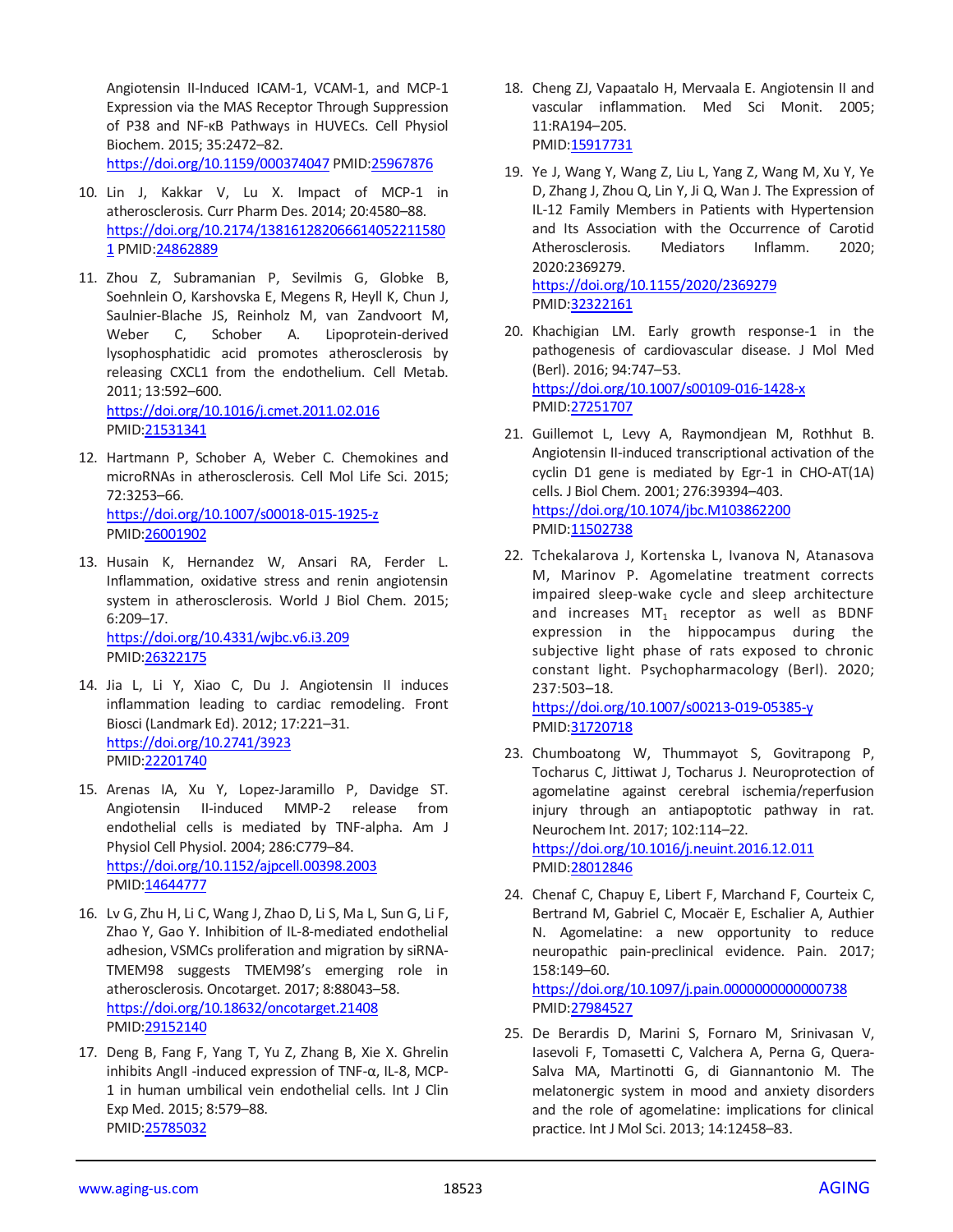<https://doi.org/10.3390/ijms140612458> PMID[:23765220](https://pubmed.ncbi.nlm.nih.gov/23765220)

26. De Berardis D, Fornaro M, Serroni N, Campanella D, Rapini G, Olivieri L, Srinivasan V, Iasevoli F, Tomasetti C, De Bartolomeis A, Valchera A, Perna G, Mazza M, et al. Agomelatine beyond borders: current evidences of its efficacy in disorders other than major depression. Int J Mol Sci. 2015; 16:1111–30. <https://doi.org/10.3390/ijms16011111>

PMID[:25569089](https://pubmed.ncbi.nlm.nih.gov/25569089)

27. Fornaro M, McCarthy MJ, De Berardis D, De Pasquale C, Tabaton M, Martino M, Colicchio S, Cattaneo CI, D'Angelo E, Fornaro P. Adjunctive agomelatine therapy in the treatment of acute bipolar II depression: a preliminary open label study. Neuropsychiatr Dis Treat. 2013; 9:243–51.

<https://doi.org/10.2147/NDT.S41557> PMID[:23430979](https://pubmed.ncbi.nlm.nih.gov/23430979)

- 28. Asci H, Ozmen O, Erzurumlu Y, Sofu A, Icten P, Kaynak M. Agomelatine protects heart and aorta against lipopolysaccharide-induced cardiovascular toxicity via inhibition of NF-kβ phosphorylation. Drug Chem Toxicol. 2019. [Epub ahead of print]. <https://doi.org/10.1080/01480545.2019.1663209> PMID[:31514555](https://pubmed.ncbi.nlm.nih.gov/31514555)
- 29. Opie LH, Lecour S. Melatonin protects heart and brain. Trans R Soc S Afr. 2013; 68:53–56. <https://doi.org/10.1080/0035919X.2012.745032>
- 30. Aygun H, Gul SS. Cardioprotective effect of melatonin and agomelatine on doxorubicin-induced cardiotoxicity in a rat model: an electrocardiographic, scintigraphic and biochemical study. Bratisl Lek Listy. 2019; 120:249–55.

[https://doi.org/10.4149/BLL\\_2019\\_045](https://doi.org/10.4149/BLL_2019_045) PMID[:31023046](https://pubmed.ncbi.nlm.nih.gov/31023046)

- 31. Martínez-Águila A, Fonseca B, Bergua A, Pintor J. Melatonin analogue agomelatine reduces rabbit's intraocular pressure in normotensive and hypertensive conditions. Eur J Pharmacol. 2013; 701:213–17. <https://doi.org/10.1016/j.ejphar.2012.12.009> PMID[:23270715](https://pubmed.ncbi.nlm.nih.gov/23270715)
- 32. Pescosolido N, Gatto V, Stefanucci A, Rusciano D. Oral treatment with the melatonin agonist agomelatine lowers the intraocular pressure of glaucoma patients. Ophthalmic Physiol Opt. 2015; 35:201–05. <https://doi.org/10.1111/opo.12189> PMI[D:25600174](https://pubmed.ncbi.nlm.nih.gov/25600174)
- 33. Molteni R, Macchi F, Zecchillo C, Dell'agli M, Colombo E, Calabrese F, Guidotti G, Racagni G, Riva MA. Modulation of the inflammatory response in rats chronically treated with the antidepressant agomelatine. Eur Neuropsychopharmacol. 2013; 23:1645–55.

<https://doi.org/10.1016/j.euroneuro.2013.03.008> PMI[D:23622958](https://pubmed.ncbi.nlm.nih.gov/23622958)

34. Rossetti AC, Paladini MS, Racagni G, Riva MA, Cattaneo A, Molteni R. Genome-wide analysis of LPS-induced inflammatory response in the rat ventral hippocampus: Modulatory activity of the antidepressant agomelatine. World J Biol Psychiatry. 2018; 19:390–401.

<https://doi.org/10.1080/15622975.2017.1298839> PMI[D:28337940](https://pubmed.ncbi.nlm.nih.gov/28337940)

- 35. Dahlgren KN, Manelli AM, Stine WB Jr, Baker LK, Krafft GA, LaDu MJ. Oligomeric and fibrillar species of amyloid-beta peptides differentially affect neuronal viability. J Biol Chem. 2002; 277:32046–53. <https://doi.org/10.1074/jbc.M201750200> PMI[D:12058030](https://pubmed.ncbi.nlm.nih.gov/12058030)
- 36. Tang C, Tan S, Zhang Y, Dong L, Xu Y. Activation of Keap1-Nrf2 signaling by 4-octyl itaconate protects human umbilical vein endothelial cells from high glucose. Biochem Biophys Res Commun. 2019; 508:921–27.

<https://doi.org/10.1016/j.bbrc.2018.12.032> PMI[D:30545629](https://pubmed.ncbi.nlm.nih.gov/30545629)

37. Pendergrass KD, Gwathmey TM, Michalek RD, Grayson JM, Chappell MC. The angiotensin II-AT1 receptor stimulates reactive oxygen species within the cell nucleus. Biochem Biophys Res Commun. 2009; 384:149–54.

<https://doi.org/10.1016/j.bbrc.2009.04.126> PMI[D:19409874](https://pubmed.ncbi.nlm.nih.gov/19409874)

- 38. Montezano AC, Nguyen Dinh Cat A, Rios FJ, Touyz RM. Angiotensin II and vascular injury. Curr Hypertens Rep. 2014; 16:431. <https://doi.org/10.1007/s11906-014-0431-2> PMI[D:24760441](https://pubmed.ncbi.nlm.nih.gov/24760441)
- 39. Yatham LN, Vieta E, Goodwin GM, Bourin M, de Bodinat C, Laredo J, Calabrese J, and Agomelatine Study Group. Agomelatine or placebo as adjunctive therapy to a mood stabiliser in bipolar I depression: randomised double-blind placebo-controlled trial. Br J Psychiatry. 2016; 208:78–86. <https://doi.org/10.1192/bjp.bp.114.147587> PMI[D:25999335](https://pubmed.ncbi.nlm.nih.gov/25999335)
- 40. Buoli M, Grassi S, Serati M, Altamura AC. Agomelatine for the treatment of generalized anxiety disorder. Expert Opin Pharmacother. 2017; 18:1373–79. <https://doi.org/10.1080/14656566.2017.1359257> PMI[D:28730851](https://pubmed.ncbi.nlm.nih.gov/28730851)
- 41. Nussbaumer-Streit B, Greenblatt A, Kaminski-Hartenthaler A, Van Noord MG, Forneris CA, Morgan LC, Gaynes BN, Wipplinger J, Lux LJ, Winkler D, Gartlehner G. Melatonin and agomelatine for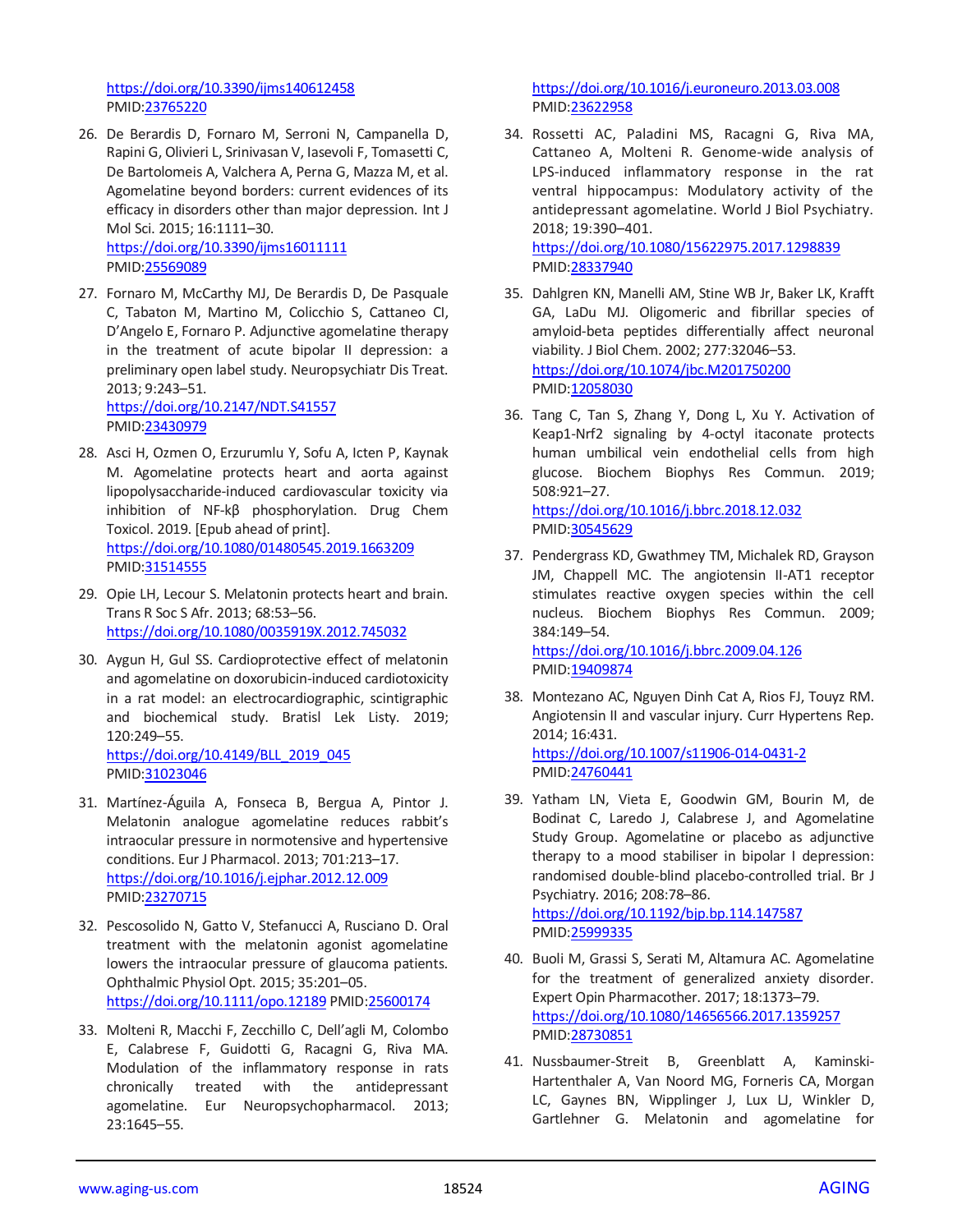preventing seasonal affective disorder. Cochrane Database Syst Rev. 2019; 6:CD011271. <https://doi.org/10.1002/14651858.CD011271.pub3> PMID[:31206585](https://pubmed.ncbi.nlm.nih.gov/31206585)

- 42. Jia P, Liu C, Wu N, Jia D, Sun Y. Agomelatine protects against myocardial ischemia reperfusion injury by inhibiting mitochondrial permeability transition pore opening. Am J Transl Res. 2018; 10:1310–23. PMID[:29887947](https://pubmed.ncbi.nlm.nih.gov/29887947)
- 43. Medvedev VE. Agomelatine in the treatment of mildto-moderate depression in patients with cardiovascular disease: results of the national multicenter observational study PULSE. Neuropsychiatr Dis Treat. 2017; 13:1141–51. <https://doi.org/10.2147/NDT.S129793> PMI[D:28461750](https://pubmed.ncbi.nlm.nih.gov/28461750)
- 44. Patel V, Upaganlawar A, Zalawadia R, Balaraman R. Cardioprotective effect of melatonin against isoproterenol induced myocardial infarction in rats: A biochemical, electrocardiographic and histoarchitectural evaluation. Eur J Pharmacol. 2010; 644:160–68. <https://doi.org/10.1016/j.ejphar.2010.06.065>

PMID[:20624385](https://pubmed.ncbi.nlm.nih.gov/20624385)

- 45. Nduhirabandi F, Lamont K, Albertyn Z, Opie LH, Lecour S. Role of toll-like receptor 4 in melatonin-induced cardioprotection. J Pineal Res. 2016; 60:39–47. <https://doi.org/10.1111/jpi.12286> PMI[D:26465095](https://pubmed.ncbi.nlm.nih.gov/26465095)
- 46. Escudero P, Martinez de Marañón A, Collado A, Gonzalez-Navarro H, Hermenegildo C, Peiró C, Piqueras L, Sanz MJ. Combined sub-optimal doses of rosuvastatin and bexarotene impair angiotensin IIinduced arterial mononuclear cell adhesion through inhibition of Nox5 signaling pathways and increased RXR/PPARα and RXR/PPARγ interactions. Antioxid Redox Signal. 2015; 22:901–20. <https://doi.org/10.1089/ars.2014.5969> PMID[:25602514](https://pubmed.ncbi.nlm.nih.gov/25602514)
- 47. Mitra AK, Gao L, Zucker IH. Angiotensin II-induced upregulation of AT(1) receptor expression: sequential activation of NF-kappaB and Elk-1 in neurons. Am J Physiol Cell Physiol. 2010; 299:C561–69. <https://doi.org/10.1152/ajpcell.00127.2010> PMID[:20554912](https://pubmed.ncbi.nlm.nih.gov/20554912)
- 48. Liu D, Gao L, Roy SK, Cornish KG, Zucker IH. Role of oxidant stress on AT1 receptor expression in neurons of rabbits with heart failure and in cultured neurons. Circ Res. 2008; 103:186–93. <https://doi.org/10.1161/CIRCRESAHA.108.179408> PMID[:18566341](https://pubmed.ncbi.nlm.nih.gov/18566341)
- 49. Yang GH, Li YC, Wang ZQ, Liu B, Ye W, Ni L, Zeng R, Miao SY, Wang LF, Liu CW. Protective effect of melatonin on cigarette smoke-induced restenosis in rat

carotid arteries after balloon injury. J Pineal Res. 2014; 57:451–58. <https://doi.org/10.1111/jpi.12185>

PMI[D:25251422](https://pubmed.ncbi.nlm.nih.gov/25251422)

- 50. Bregonzio C, Armando I, Ando H, Jezova M, Baiardi G, Saavedra JM. Anti-inflammatory effects of angiotensin II AT1 receptor antagonism prevent stress-induced gastric injury. Am J Physiol Gastrointest Liver Physiol. 2003; 285:G414–23. <https://doi.org/10.1152/ajpgi.00058.2003> PMI[D:12686508](https://pubmed.ncbi.nlm.nih.gov/12686508)
- 51. Ishibashi Y, Matsui T, Yamagishi S. Olmesartan blocks advanced glycation end products-induced vcam-1 gene expression in mesangial cells by restoring Angiotensinconverting enzyme 2 level. Horm Metab Res. 2014; 46:379–83.

<https://doi.org/10.1055/s-0033-1361114> PMI[D:24297485](https://pubmed.ncbi.nlm.nih.gov/24297485)

- 52. Wang L, Zhang YL, Lin QY, Liu Y, Guan XM, Ma XL, Cao HJ, Liu Y, Bai J, Xia YL, Du J, Li HH. CXCL1-CXCR2 axis mediates angiotensin II-induced cardiac hypertrophy and remodelling through regulation of monocyte infiltration. Eur Heart J. 2018; 39:1818–31. <https://doi.org/10.1093/eurheartj/ehy085> PMI[D:29514257](https://pubmed.ncbi.nlm.nih.gov/29514257)
- 53. Vaziri ND, Xu ZG, Shahkarami A, Huang KT, Rodríguez-Iturbe B, Natarajan R. Role of AT-1 receptor in regulation of vascular MCP-1, IL-6, PAI-1, MAP kinase, and matrix expressions in obesity. Kidney Int. 2005; 68:2787–93.

<https://doi.org/10.1111/j.1523-1755.2005.00750.x> PMI[D:16316354](https://pubmed.ncbi.nlm.nih.gov/16316354)

54. Kim HY, Cha HJ, Choi JH, Kang YJ, Park SY, Kim HS. CCL5 inhibits elevation of blood pressure and expression of hypertensive mediators in developing hypertension state spontaneously hypertensive rats. J Bacteriol Virol. 2015; 45:138–50.

<https://doi.org/10.4167/jbv.2015.45.2.138>

- 55. de Jager SC, Bongaerts BW, Weber M, Kraaijeveld AO, Rousch M, Dimmeler S, van Dieijen-Visser MP, Cleutjens KB, Nelemans PJ, van Berkel TJ, Biessen EA. Chemokines CCL3/MIP1α, CCL5/RANTES and CCL18/PARC are independent risk predictors of shortterm mortality in patients with acute coronary syndromes. PLoS One. 2012; 7:e45804. <https://doi.org/10.1371/journal.pone.0045804> PMI[D:23029252](https://pubmed.ncbi.nlm.nih.gov/23029252)
- 56. Qin Z. The use of THP-1 cells as a model for mimicking the function and regulation of monocytes and macrophages in the vasculature. Atherosclerosis. 2012; 221:2–11.

<https://doi.org/10.1016/j.atherosclerosis.2011.09.003> PMI[D:21978918](https://pubmed.ncbi.nlm.nih.gov/21978918)